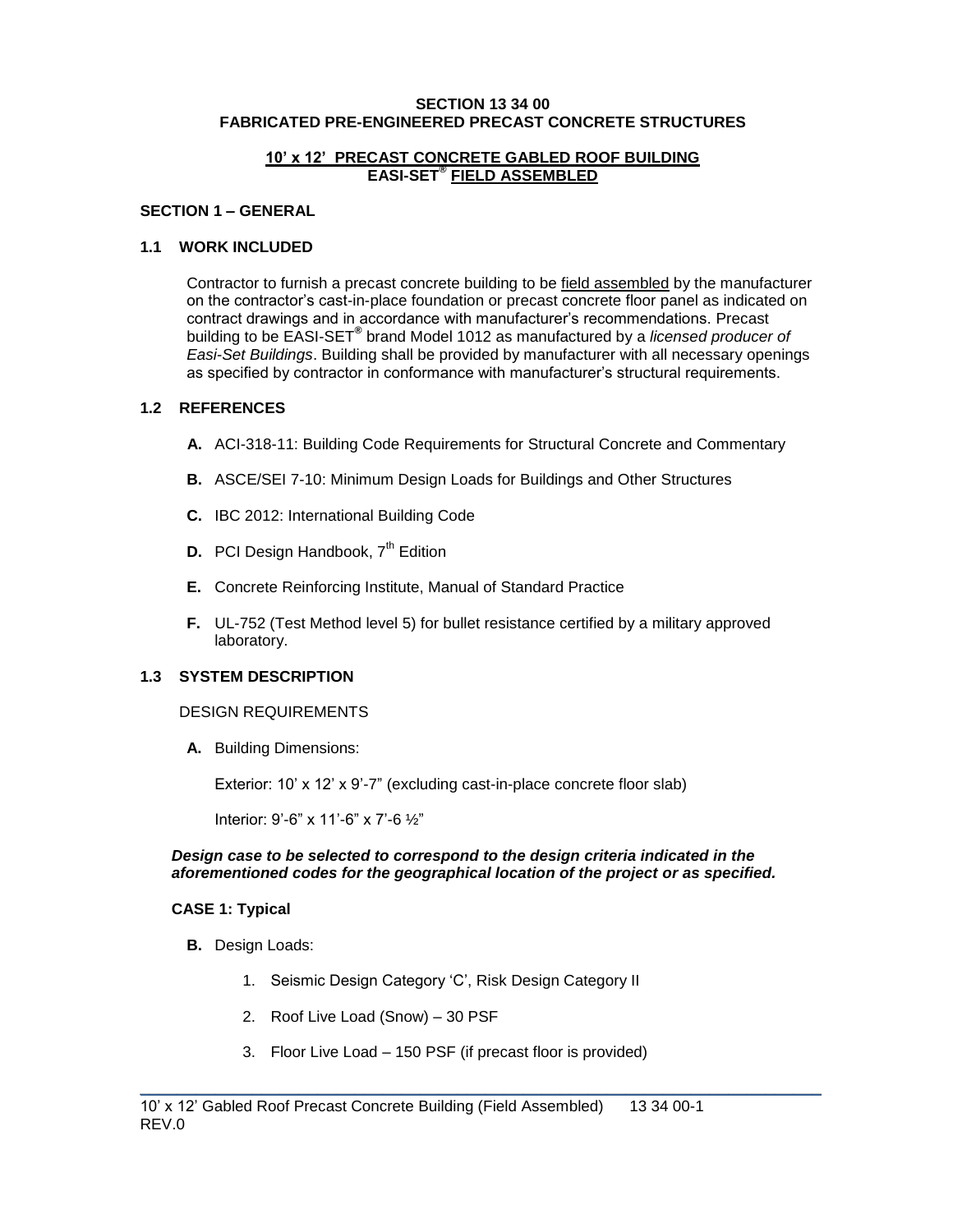## 4. Wind Loading\* – 115 MPH

\*Design loads relate to precast components only, not accessories (i.e. doors, windows, vents, etc.)

## **CASE 2: Heavy**

- **C.** Design Loads:
	- 1. Seismic Design Category 'D', Risk Design Category III
	- 2. Roof Live Load (Snow) 60 PSF
	- 3. Floor Live Load 250 PSF (if precast floor is provided)
	- 4. Wind Loading\* 165 MPH

\*Design loads relate to precast components only, not accessories (i.e. doors, windows, vents, etc.)

- **D.** Roof: Roof panel shall slope approximately 24" from left to right in the 12' direction. The roof shall extend a minimum of 6" beyond the wall panel all around. An optional turndown feature is available where the design extends ½" below the top edge of the wall panels to further prevent water migration into the building along top of wall panels. Available with broom finish or top surface applied finishes
- **E.** Roof, floor, and wall panels must each be produced as single component monolithic panels. No roof, floor, or vertical wall joints will be allowed, except at corners, peak of the roof and along perimeter. Wall panels shall be set on top of floor panel.
- **F.** Floor panel or contractor supplied cast-in-place slab must have  $\frac{1}{2}$ " step-down around the entire perimeter to prevent water migration into the building along the bottom of wall panels.

# **1.4 SUBMITTALS**

- A. Engineering calculations that are designed and sealed by a professional engineer, licensed to practice in the state where the project is located, shall be submitted for approval.
- B. Manufacturers' product literature shall be provided for any plumbing, electrical, and miscellaneous installed fixtures demonstrating compliance with these specifications.

# **1.5 QUALITY ASSURANCE**

- **A.** The precast concrete building producer shall be a plant-certified member of either the National Precast Concrete Association (NPCA), The Precast/Prestressed Concrete Institute (PCI), or equal.
- **B.** The precast concrete building producer shall demonstrate product knowledge and must have a minimum of 5 years experience manufacturing and setting precast concrete.
- **C.** The manufacturer must be a licensed producer of Easi-Set Buildings
- **D.** No alternate building designs to the pre-engineered EASI-SET**®** building will be allowed unless pre-approved by the owner 10 days prior to the bid date.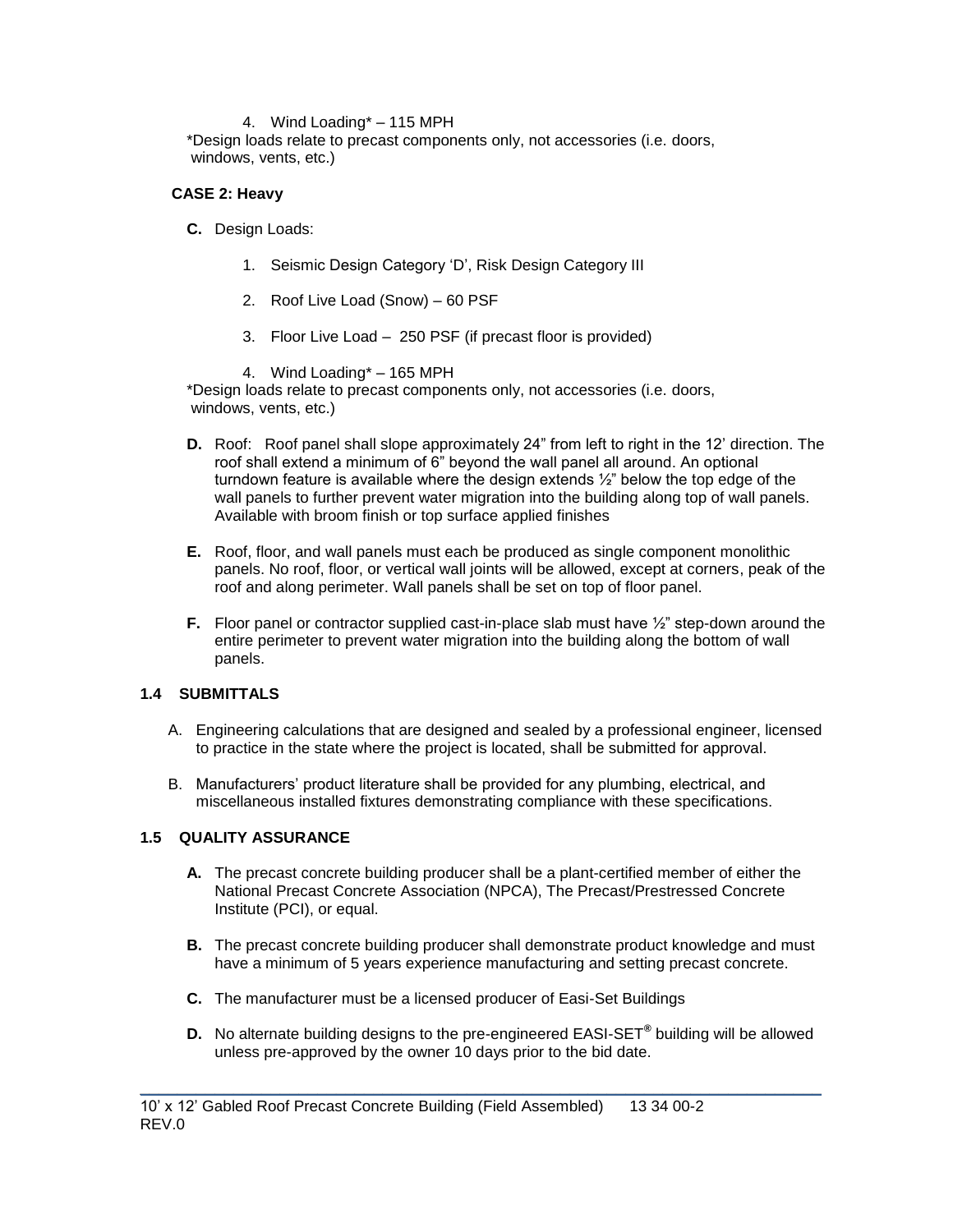# **SECTION 2 – PRODUCTS**

# **2.1 MATERIALS**

- **A.** Concrete: Steel-reinforced, 5000 PSI minimum 28-day compressive strength, airentrained (ASTM C260).
- **B.** Reinforcing Steel: ASTM A615, grade 60 unless otherwise specified. Welded Wire Fabric: ASTM 185, Grade 65
- **C.** Post-tensioning Strand: 41K Polystrand CP50, ½" 270 KSI Seven-Wire strand, enclosed within a greased plastic sheath (ASTM A416). Roof and floor each shall be posttensioned by a proprietary, second generation design using a single, continuous tendon. Said tendon is placed in the concrete slab to form a perimeter loop starting from one corner of the slab to a point where the cable entered the slab. The tendon then turns 90 degrees and follows the cable member(s) in the periphery to a point midway along the "X" axis of the concrete building panel and then turns 90 degrees along the "Y" axis of the concrete building panel. This bisects the concrete building panel and crosses the opposite parallel portion of the cable member and exits from an adjacent side of the concrete building panel. This creates a cable pattern with no less than 2.5 parallel cables in any direction. To ensure a watertight design, no alternate methods shall be substituted for the post-tensioning.
- **D.** Sealant: All joints between panels shall be caulked on the exterior and interior surface of the joints. Caulking shall be DOW CORNING 790 silicone sealant or equal. Exterior caulk reveal to be 3/8"x 3/4" deep so that sides of the joint are parallel for proper caulk adhesion. Back of the joint to be taped with bond breaking tape to ensure adhesion of caulk to parallel sides of joint and not the back.
- **E.** Vents: Two screened aluminum vents to be cast in rear wall. Vents shall be SUNVENT INDUSTRIES Model FL-164 or equal.
- **F.** Panel Connections: Roof-to-wall connections (at eaves) shall be securely fastened together utilizing cast-in carbon steel embeds complying with ASTM A36 and welded in conformance with AWS, Structural Welding Code. All other panel connections shall be securely fastened together with 3/8" thick steel brackets. Steel is to be of structural quality, hot-rolled carbon complying with ASTM A36 and hot dipped galvanized after fabrication. All fasteners to be ½" diameter bolts complying with ASTM A325 for carbon steel bolts. Cast-in anchors used for panel connections to be Dayton-Superior F-63 coil inserts, or equal. All inserts for corner connections must be secured directly to form before casting panels. No floating-in of connection inserts shall be allowed. Wall panels to be connected to cast-in-place floor slab using expansion anchors providing adequate embedment by manufacturer.

# **2.2 ACCESSORIES**

**A. Doors and Frames**: Shall comply with Steel Door Institute "Recommended Specifications for Standard Steel Doors and Frames" (SDI-100) and as herein specified. All door and frame galvanizing shall be in accordance with ASTM A924 and A653, A60 minimum coating thickness.

\_\_\_\_\_\_\_\_\_\_\_\_\_\_\_\_\_\_\_\_\_\_\_\_\_\_\_\_\_\_\_\_\_\_\_\_\_\_\_\_\_\_\_\_\_\_\_\_\_\_\_\_\_\_\_\_\_\_\_\_\_\_\_\_\_\_\_\_\_\_\_\_\_

1. The buildings shall be equipped with double 3'-0" x 6'-8" x 1-3/4" thick insulated, 18 gauge, metal doors with 16-gauge frames (to meet wall thickness). Doors to have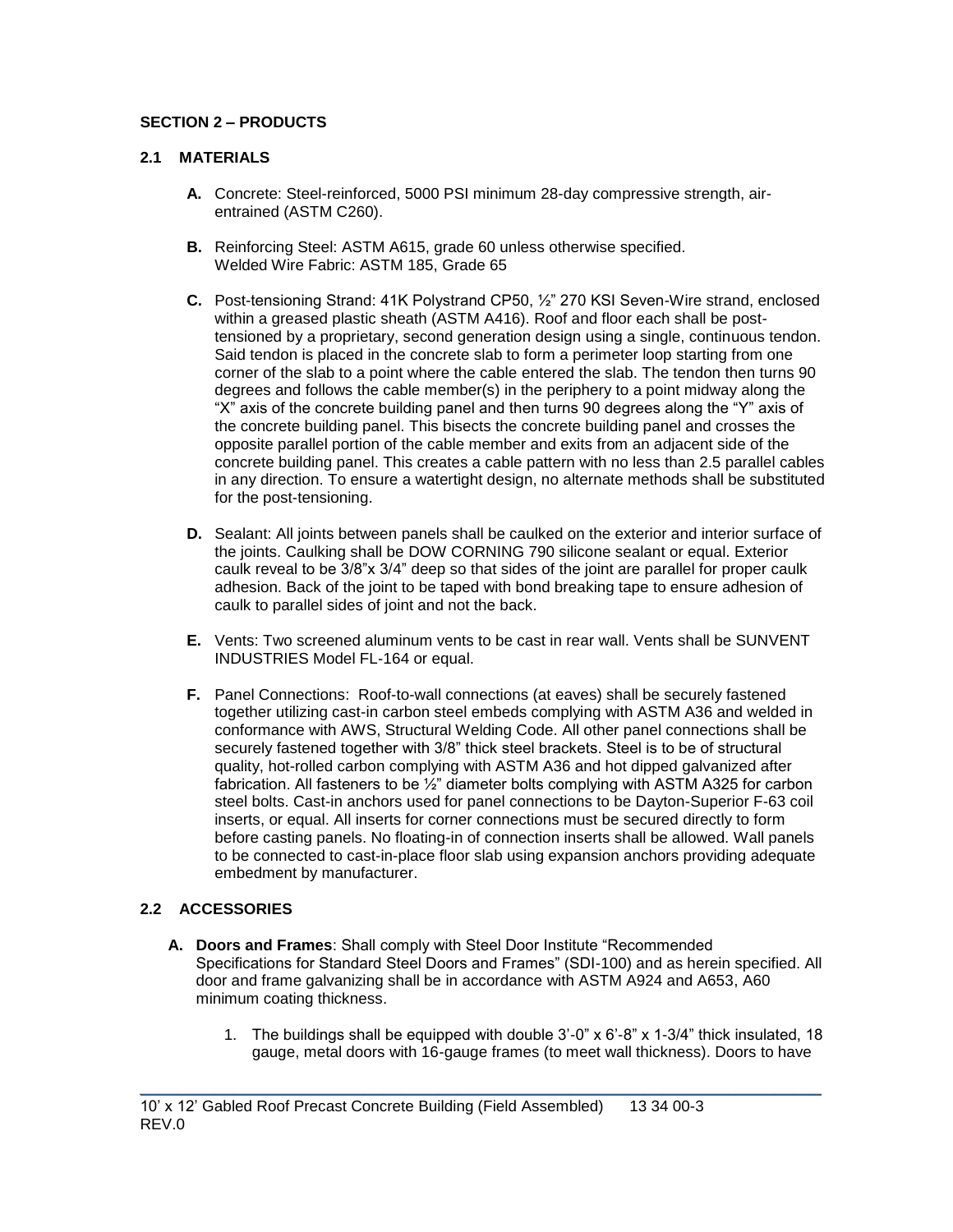flush top cap. 12 gauge flat astragals shall be applied to the active leaf to protect against the elements or forced opening. Doors and frames shall be factory bonderized and painted with one coat of rust inhibitive primer and one finish coat of enamel paint; color to be BOLT BROWN unless specified otherwise.

2. Doors and frames shall meet SDI standard Level 2, 1¾" heavy duty. *Approved manufacturers: Republic, Steelcraft, Ceco, Black Mountain, Pioneer, Curries, Mesker, MPI, Door components or equal Approved distributor: Integrated Entry Systems*

# **B. Door Hardware**:

**1. Pull Handle**: Shall meet requirements of ANSI A156.2. Shall be thru bolt attached and constructed of a minimum  $\frac{3}{4}$ " diameter stainless pull handle sized 8" center to center with a stainless backer plate, minimum 0.053" on both sides. *Approved manufacturers: Design Hardware, Don-Jo, or equal*

**2. Hinges**: Shall comply with ANSI A156.1 and be of the ball bearing, non-removable pin type (3 per door minimum). Hinges shall be 4  $\frac{1}{2}$  x 4  $\frac{1}{2}$  US26D (652) brushed chrome finish. Manufacturer shall provide a lifetime limited warranty. *Approved manufacturers: Design Hardware, or equal*

**3. Deadbolt**: Commercial Grade Deadbolt conforming to ANSI 156.5 furnished with a 2  $\frac{1}{4}$ " face plate and a 1" projecting deadbolt with hardened steel pins. Dead bolts shall be UL and ADA approved. Finish shall be US26D (626) brushed chrome finish. Manufacturer shall provide a lifetime limited warranty. *Approved manufacturers: Design Hardware, Dorma, or equal*

**4. Surface Bolt**: 8" Surface bolt UL listed. Finish US26D (626) brushed chrome finish. (2 per inactive leaf)

*Approved manufacturers: Don-Jo, Design Hardware, or equal*

**6. Threshold**: Bumper Seal type threshold with a maximum 1" rise to prevent water intrusion. Thresholds shall be approved for UL 10B suitable for use with fire doors rated up to three hours.

*Approved manufacturers: National Guard Products or equal* 

**7. Overhead Door Holder**: Heavy duty surface mounted hold open device with hold open/stop angle of 85 to 110 degrees. Construction shall be stainless steel. Finish US32D (630) satin stainless steel finish. *Approved manufacturers: ABH, Rockwood, or equal*

**8. Drip Cap**: Aluminum drip cap with minimum projection of 2 ½" shall be furnished. *Approved Manufacturers: Design Hardware, National Guard Products, or equal*

**9. Door Stop**: ANSI 156.16 approved wall mounted door stop with keeper constructed of a corrosion resistant cast brass material. Finish US26D (626) brushed chrome finish. *Approved manufacturers: Don-Jo, Rockwood, or equal*

# **2.3 FINISHES**

**A.** Interior of Building: Smooth form finish on all interior panel surfaces unless exterior finish is produced using a form liner, then smooth hand-troweled finish.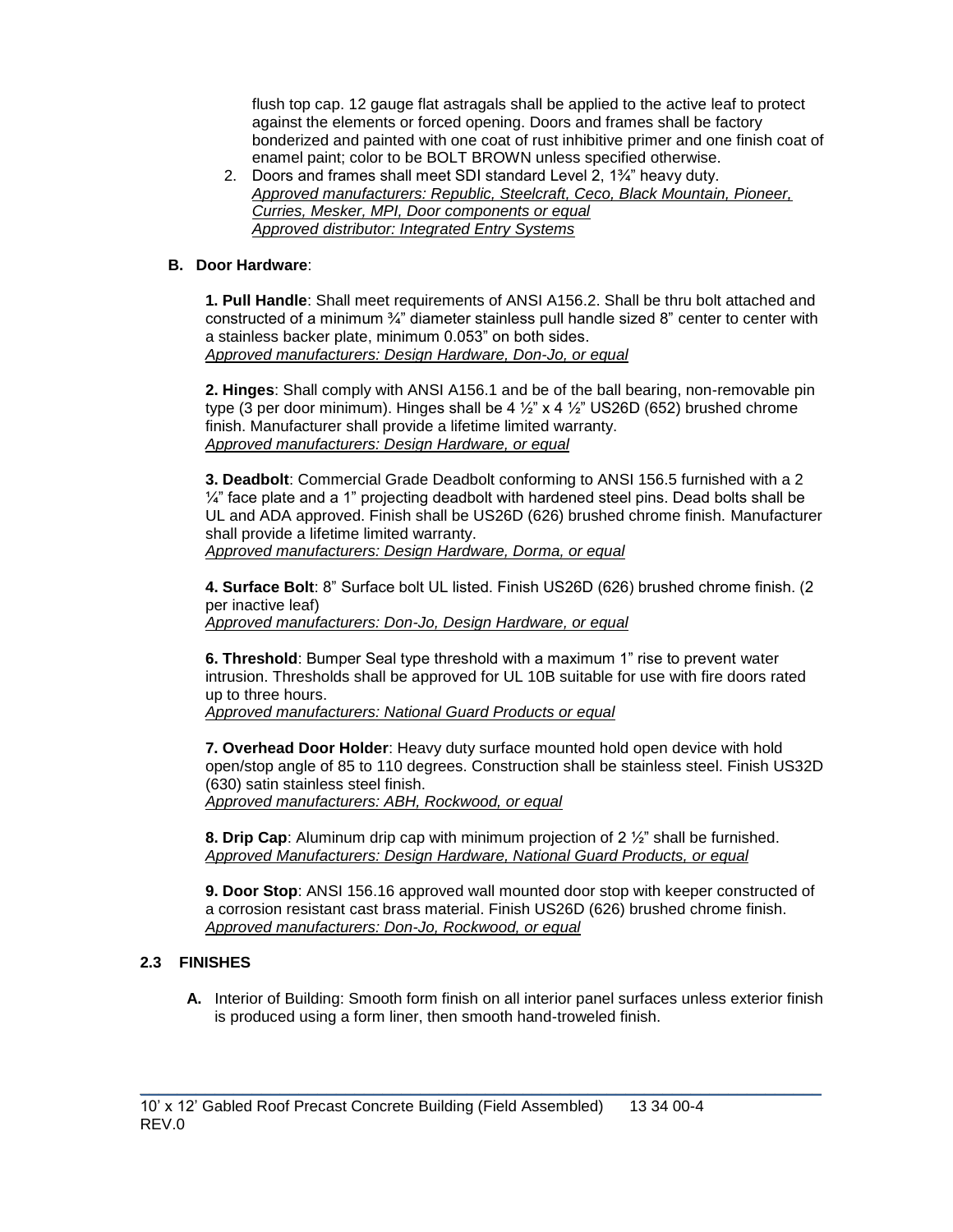- **B.** Exterior of Building: (Standard) Architectural precast concrete brick finish: Finish must be imprinted in top face of panel while in form using an open grid impression tool similar to EASI-BRICK**®** . Finished brick size shall be 2 3/8" x 7 5/8" with vertical steel float or light broom finish. Joints between each brick must be 3/8" wide x 3/8" deep. Back of joint shall be concave to simulate a hand-tooled joint. Each brick face shall be coated with the following water-based acrylic, water repellent penetrating concrete stain: 1) Canyon Tone stain by United Coatings, 2) Sherwin Williams (H&C concrete stain) or equal. Stain shall be applied per manufacturer's recommendation. Joints shall be kept substantially free of stain to maintain a gray concrete color. Stain color shall be BRICK RED unless specified otherwise.
- **C.** Exterior of Building (Option #1): Washed brown riverstone applied-aggregate finish on all exterior wall surfaces. Aggregate must be seeded into top of panel while in form, chemically retarded, and high-pressure washed to expose the aggregate to a depth of 1/8".
- **D.** Exterior of Building (Option #2): Additional finishes are available and will vary by local producer.

# **SECTION 3 – EXECUTION**

## **3.1 SITE PREPARATION RECOMMENDATION** (Field assembled on cast-in-place floor)

Work under this section relates to installation of the building by Easi-Set licensed producer on the customer's prepared foundation and site

**A.** Slab on grade (designed by others) to be minimum 6" thick and 4,000 psi steel reinforced concrete. Slab to be level within 1/8" in both directions and capable of supporting loads imposed by the structure. Floor slab must have a  $\frac{1}{2}$ " step-down around the entire perimeter to prevent water migration into the building along the bottom of wall panels.

# *OR*

### **3.2 SITE PREPARATION RECOMMENDATION** (Field assembled on precast floor system)

- **A**. EASI-SET**®** building shall bear fully on a crushed stone base that is at least two feet larger than the length and width of the building.
- **B.** Stone shall be a minimum of 4" thick and down to firm subgrade. The vertical soil capacity under stone shall be compacted to have minimum bearing of 1,500 pounds per square foot. Stone shall be  $3/8$ " or smaller and must be screeded to level within  $\frac{1}{4}$ " in both directions. Stone shall be placed within a perimeter form with flat and level top edge for screeding. Forming material shall remain around stone until after the building is set.
- **C.** The crushed stone base shall be kept within the confines of the soil or perimeter form. Do not allow the base to become unconfined so that it may wash, erode, or otherwise be undermined.

# *OR*

If building is placed on pavement or a concrete slab, substrate below pavement or slab must have a vertical soil capacity of 1,500 pounds per square foot. Ensure bearing surface for building is flat and level. As required, place adequate material (stone or sand) to 1" above highest point of area where building will be placed and at least 1'-0" wide all